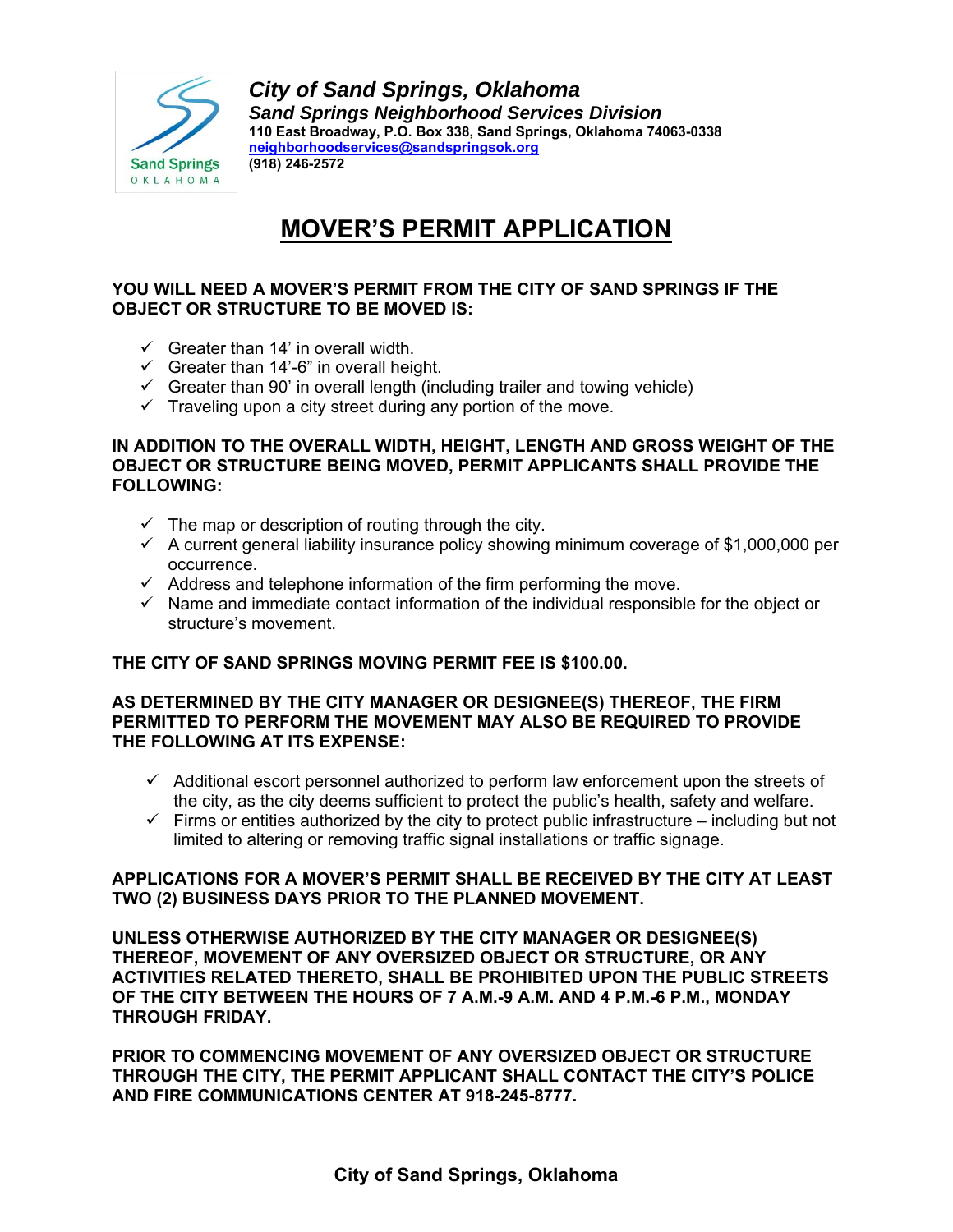| <b>Mover's Permit Applicant Information</b> |
|---------------------------------------------|
|---------------------------------------------|

| <b>APPLICANT NAME:</b>     |                                                 |                                                                                                                      |  |
|----------------------------|-------------------------------------------------|----------------------------------------------------------------------------------------------------------------------|--|
| <b>MAILING ADDRESS:</b>    |                                                 |                                                                                                                      |  |
| CITY/STATE/ZIP:            |                                                 |                                                                                                                      |  |
| <b>BUSINESS PHONE:</b>     |                                                 |                                                                                                                      |  |
| <b>BUSINESS FAX:</b>       |                                                 | <u> 1989 - Johann Barbara, martxa alemaniar argametra (h. 1989).</u>                                                 |  |
| <b>BUSINESS E-MAIL:</b>    |                                                 |                                                                                                                      |  |
| <b>FEDERAL ID NUMBER:</b>  |                                                 |                                                                                                                      |  |
| <b>RESPONSIBLE PERSON:</b> |                                                 |                                                                                                                      |  |
| <b>CONTACT PHONE:</b>      |                                                 | <u> 1990 - Jan James James James James James James James James James James James James James James James James J</u> |  |
|                            |                                                 |                                                                                                                      |  |
| <b>OVERALL WIDTH:</b>      | <u> 1990 - Johann Barnett, fransk politiker</u> | <b>OVERALL HEIGHT:</b>                                                                                               |  |
| <b>OVERALL LENGTH:</b>     |                                                 | <b>GROSS WEIGHT:</b>                                                                                                 |  |
| <b>MOVEMENT DATE:</b>      | $\overline{\phantom{a}}$                        | <b>ARRIVAL TIME:</b>                                                                                                 |  |
| <b>ROUTE:</b>              |                                                 |                                                                                                                      |  |
|                            |                                                 |                                                                                                                      |  |
|                            |                                                 |                                                                                                                      |  |
|                            |                                                 |                                                                                                                      |  |
|                            |                                                 |                                                                                                                      |  |

**Please attach a route map (if available) and a certificate of insurance.** 

The City of Sand Springs, Oklahoma, regulates the movement of objects or structures upon the streets of the city under provisions of SECTION 15.40 of the city's Code of Ordinance. The city manager or designee(s) thereof reserves the right to set specific conditions upon the movement of oversized objects or structure upon city streets, and may restrict the scheduling, rescheduling or commencement thereof if the movement would create a detriment to the public's health, safety or welfare.